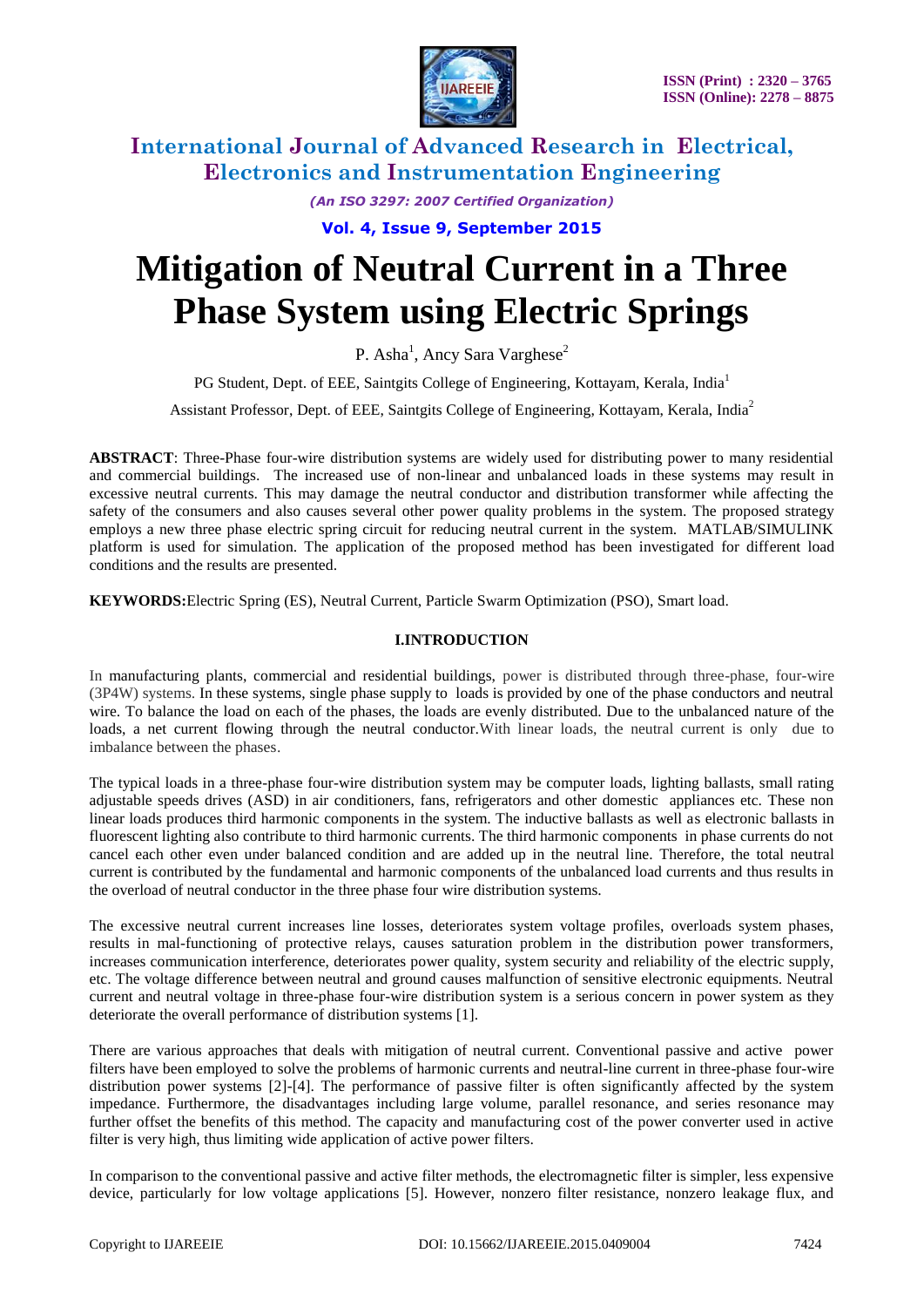

*(An ISO 3297: 2007 Certified Organization)*

### **Vol. 4, Issue 9, September 2015**

nonideal magnetic coupling does not allow perfect filter performance. The zig-zag transformer is connected to the load in parallel, has been employed to attenuate the neutral-line current due to the advantages of low cost, high reliability and simplified circuit connection [6]. However, application of this method may result in the neutral voltage variation or raising the neutral voltage of the load side.

The electric spring is a new demand side management technology [7] . It can provide electric active suspension functions for voltage and frequency stability in a distributed manner for future smart grid [8]. The subtle change from output voltage control to input voltage control of a reactive power controller makes the electric spring suitable for future smart grid applications. For the compensation of neutral current, a new three-phase ES topology is proposed and its operating principle is explained. Its ability to enhance the power system stability and its use for reducing neutral current in a three-phase power system is demonstrated in a simulation study. The effectiveness of the proposed system under different load conditions are also verified in the simulation study.

#### **II.PRINCIPLE OF THREE PHASE ELECTRIC SPRING**

A three-phase Electric Spring takes the form of a three-phase inverter with a small battery storage on its DC link and an LC filter in the output of each inverter leg. The inverter output of each phase is connected to the primary side of an isolation transformer. The secondary sides of three isolation transformers are connected in series with three noncritical loads in star connection with the neutral line connected to the neutral point of three phase power source. The series connection of the electric spring and the non critical loads is collectively termed as smart load. Critical loads in star connection are connected in parallel with the smart load. The neutral point of critical load is also connected to the neutral point of power source.



Fig. 1 Circuit diagram and placement of a three phase Electric Spring

A mechanical spring which can expand and contract within a certain displacement only. Similarly an ES can regulate line current within a certain range only [9] . Since the three-phase ES is physically a three-phase inverter with a constant DC voltage link, the output voltage of ES is limited by the DC link voltage. In addition, whereas the noncritical loads may be tolerant to a wide line voltage fluctuation, there still exists a minimum voltage for the non-critical loads in order that these loads can still function within the specifications. This means compensation voltage can vary in amplitude subject to the limitation of the DC link voltage *Vdc*and have a phase angle for 0° to 360° with respect to the reference vector which is usually the line voltage of phase A in a three-phase power system. The non-critical load is considered as symmetric pure resistive and the critical load as symmetric resistive plus inductive load.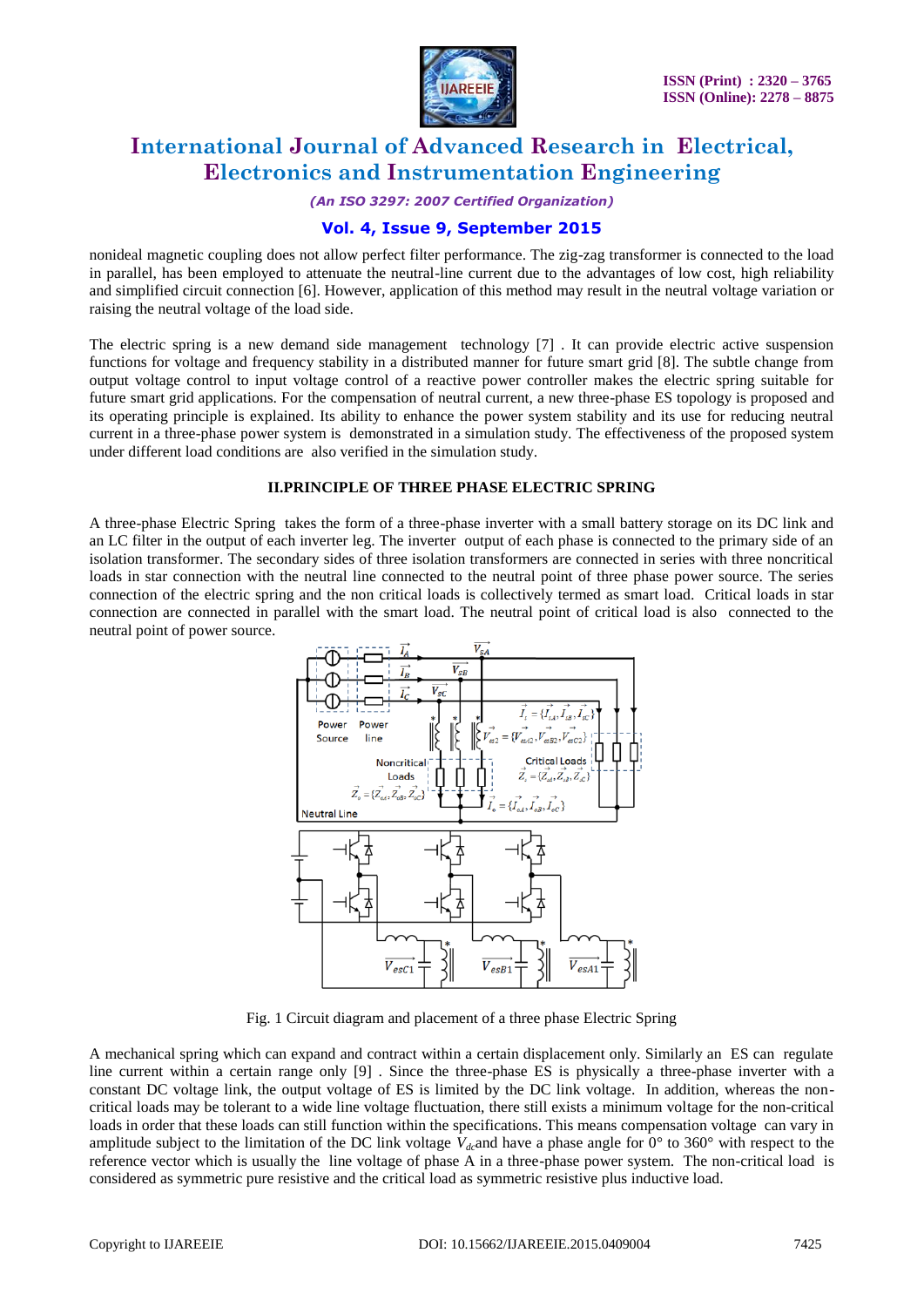

*(An ISO 3297: 2007 Certified Organization)*

### **Vol. 4, Issue 9, September 2015**

In this system, it is assumed that the critical loads are unbalanced among the three phases and the non-critical loads are balanced loads. The sum of power consumptions in the non-critical loads and critical loads represents the total power consumption. Without compensation, the line currents are unbalanced due to the asymmetric load impedance of the critical loads and are given by

$$
I_{A} = \left(\frac{1}{Z_{sA}} + \frac{1}{Z_{oA}}\right) V_{sA} - \left(\frac{1}{Z_{oA}}\right) V_{esA}
$$
  
\n
$$
I_{B} = \left(\frac{1}{Z_{sB}} + \frac{1}{Z_{oB}}\right) V_{sB} - \left(\frac{1}{Z_{oB}}\right) V_{esB} (1)
$$
  
\n
$$
I_{C} = \left(\frac{1}{Z_{sC}} + \frac{1}{Z_{oC}}\right) V_{sC} - \left(\frac{1}{Z_{oC}}\right) V_{esc}
$$

The neutral current is the sum of three line currents and is given as

$$
I_{\text{neutral}} = \left(\frac{1}{Z_{SA}} + \frac{1}{Z_{OA}}\right) V_{SA} - \left(\frac{1}{Z_{OA}}\right) V_{esA} + \left(\frac{1}{Z_{SB}} + \frac{1}{Z_{OB}}\right) V_{SB} - \left(\frac{1}{Z_{OB}}\right) V_{esB} + \left(\frac{1}{Z_{SC}} + \frac{1}{Z_{OC}}\right) V_{SC} - \left(\frac{1}{Z_{OC}}\right) V_{esc}(2)
$$

ES voltage can be controlled actively to alter the line currents both in amplitude and phase within its operating limits, in response to the changing states of the critical loads. The limitations of the ES, is mathematically expressed as

$$
\begin{array}{c}\n0 \le |V_{esA}|, |V_{esB}|, |V_{esc}| \le V_{dc} \\
0^0 \le \theta_{VesA}, \theta_{VesB}, \theta_{VesC} \le 360^0 \text{ (3)}\n\end{array}
$$

#### **III. THE IMPLEMENTATION AND CONTROL OF THREE-PHASE ELECTRIC SPRING FOR THE REDUCTION NEUTRAL CURRENT**

The power inverter needs to operate in a special manner for neutral current mitigation. Besides the power inverter, a feasible three-phase ES system includes a PLL (Phase Locked Loop) block, single-phase d-q transformation block and a Particle Swarm Optimization (PSO) based controller.In order to acquire accurate feedback, all variables in threephase ES system should be synchronized under a fixed fundamental frequency. This is realized by the installation of a PLL block which generates the fundamental system frequency and provides a reference vector with  $0^{\circ}$  phase angle. The line voltage  $V_{sA}$  is used as the reference vector. The single phase  $d-q$  transformation block decouples each current and voltage signal independently into *d* and *q* components. With the inclusion of PLL block, the decoupled voltages and currents are combined together into one *d-q* frame rotating at fundamental frequency of 50 Hz.



Fig. 2 Block Diagram of Implementation of Three Phase ES

Particle swarm optimization (PSO) is a population based stochastic optimization method [10], [11]. Each member of the population is called a particle. At each iteration, particle move towards an optimum solution, through its present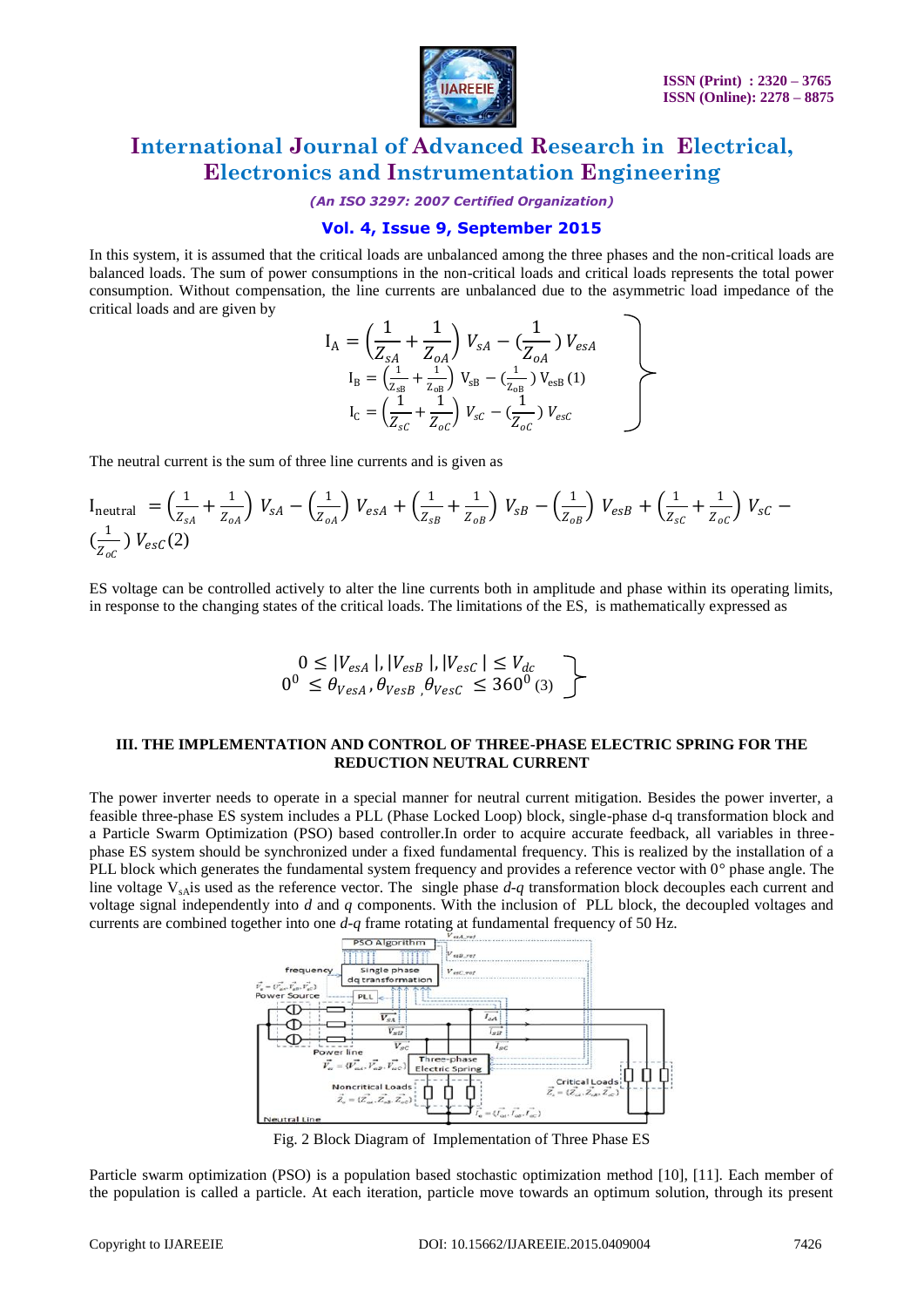

*(An ISO 3297: 2007 Certified Organization)*

### **Vol. 4, Issue 9, September 2015**

velocity. Global best solution is obtained by all particles. Here the objective function is to minimize the neutral current and is given by equation (2).



Fig. 3 Particle Swarm Optimization based Algorithm

#### **IV. SIMULATION RESULTS AND DISCUSSION**

Fig. 4 shows the simulation model for the implementation of three phase Electric Spring for the reduction of neutral current in a distribution system. The simulations are done in Matlab/Simulink platform. The grid source is represented by three phase AC source. The non critical loads are purely resistive or heating loads, and are balanced loads. The critical loads are resistive cum inductive loads and are unbalanced loads. Two switches  $S_1$  and  $S_2$  are used. Both the switches have a transition time of 0.2 seconds. i.e, switch  $S_1$  is initially closed and  $S_2$  is initially open. Therefore, the non critical loads are directly connected to the grid up to 0.2 seconds. At 0.2 seconds, switch  $S_1$  is open and  $S_2$  is closed. At that time, the non critical loads are connected to the grid through the three phase electric spring. The critical loads are directly connected to the grid.



Fig. 4 Simulation Model for the Reduction of Neutral Current

#### **i) System Specification**

Table 1 shows the system parameter specification

Table 1: System Parameters

| <b>Grid Source Voltage</b> | 415 V, Three phase |  |  |
|----------------------------|--------------------|--|--|
|                            | AC                 |  |  |
| Frequency                  | 50 Hz              |  |  |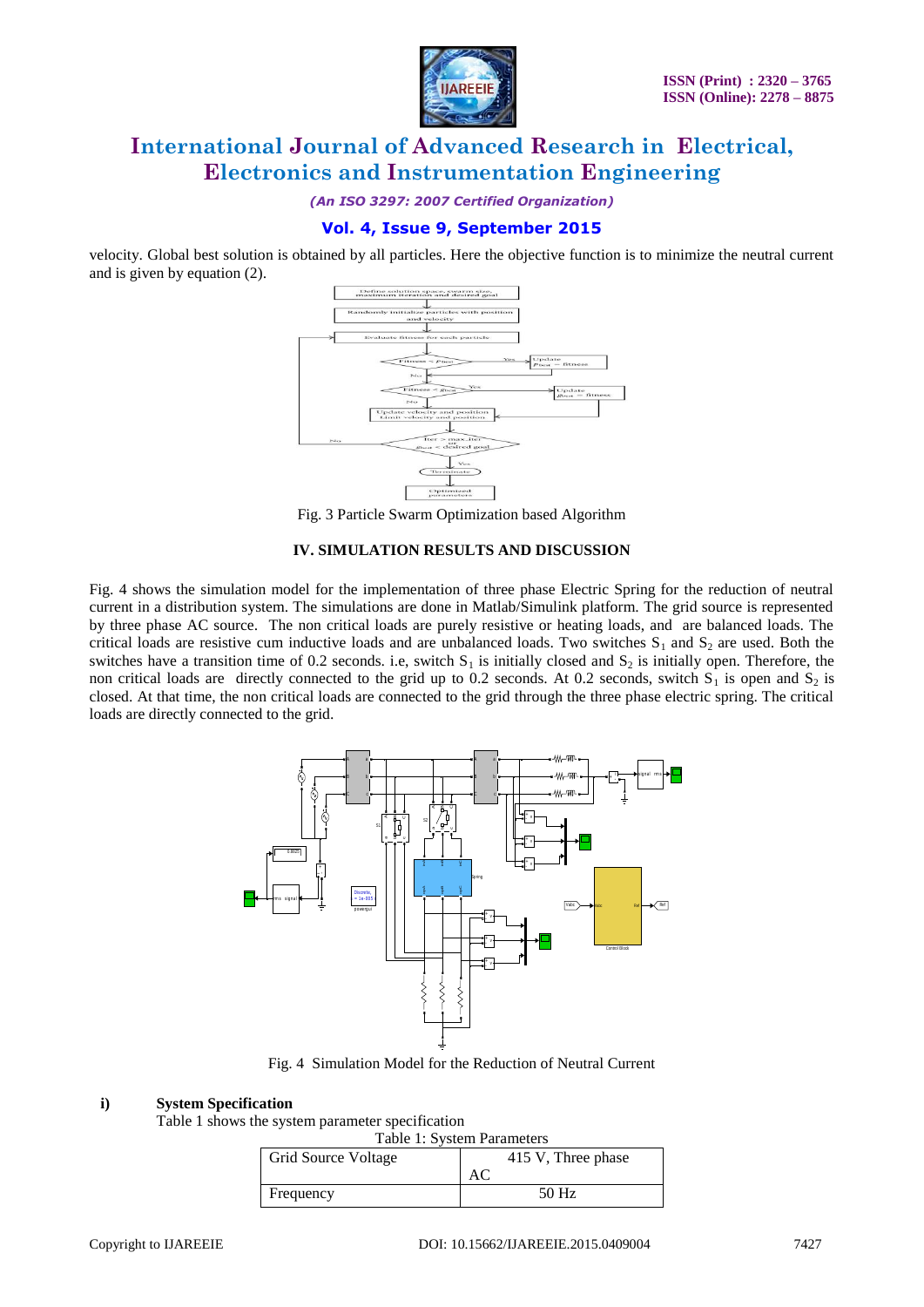

*(An ISO 3297: 2007 Certified Organization)*

### **Vol. 4, Issue 9, September 2015**

#### **ii) Different Loading conditions**

The performance of the system is observed by switching the Electric Spring at 0.2 seconds. From Figure 3, it is observed that the neutral current is reduced from 566.4 A to 0.8825 A with the introduction of compensation voltage  $V_{\text{eS}}$ . Fig. 7 shows the voltage across the critical loads. It can be seen that, the constant power supply to the critical loads can be maintained. Figure 6 shows the voltage across the non critical loads. It can be seen that, the non critical load power consumptions are not identical. i.e, the reduction of neutral current is possible by the Electric Spring in transferring power imbalance to the non critical loads.

#### a) Case 1

Table 2 shows the simulation results for the first loading condition.

| Parameter       | PhaseA    | PhaseB   | PhaseC   | Supply side<br>neutral current |                |
|-----------------|-----------|----------|----------|--------------------------------|----------------|
|                 |           |          |          | 'A`                            |                |
| Non             |           |          |          | ES                             | ES             |
| Critical        | 0.275     | 0.275    | 0.275    | off                            | 0 <sub>n</sub> |
| $load(\Omega)$  |           |          |          |                                |                |
| Critical        | $0.075+$  | $0.157+$ | $0.171+$ | 566.4                          | 0.88           |
| load $(\Omega)$ | $0.425$ j | 0.298j   | 0.171j   |                                |                |

Table 2: Case 1 loading Condition

Fig. 5 shows the supply side neutral current waveform when an Electric Spring is connected at 0.2 seconds. It is shown that the neutral current is reduced from 566.4 A to 0.8825 A at 0.2 seconds.



Fig. 5 Supply side Neutral current waveform

Fig. 6 shows the load side neutral current waveform. The load side neutral current waveform remains the same even when an ES is connected to the system.



Fig. 7 shows the voltage across the critical loads. It is clear that, the voltage drop across the critical loads maintains throughout the period.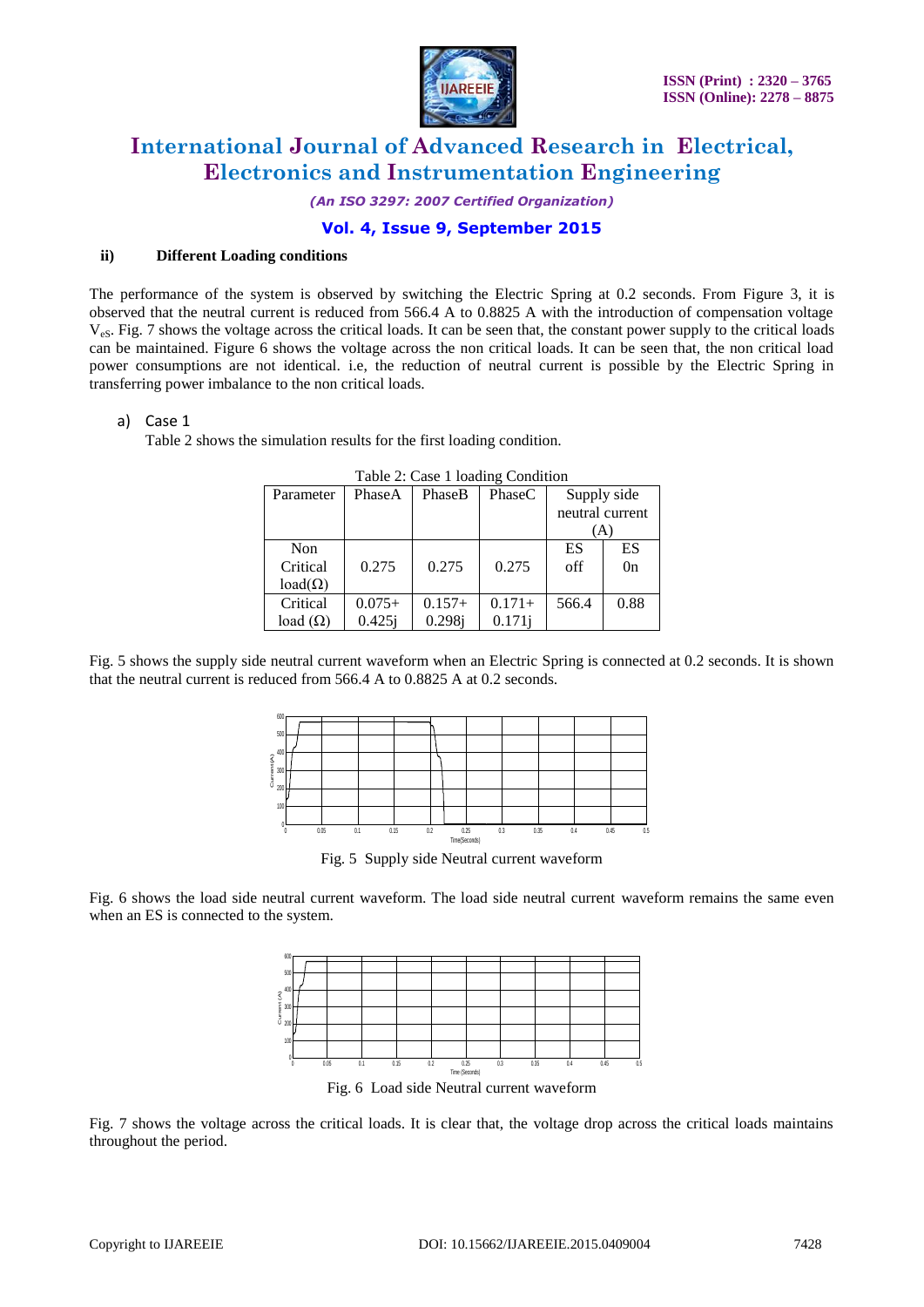

*(An ISO 3297: 2007 Certified Organization)*



From Fig. 8, it is shown that the voltage across the non critical loads varies according to the Electric Spring voltage.



Fig. 9 shows the voltage developed across the Three phase Electric Spring in order to acquire neutral current compensation.



Fig. 9 Three phase Electric Spring voltage

### b) Case 2 Table 3 shows the simulation results for the second loading condition.

| Table 5. Case 2 Loading Condition |        |         |         |                 |                |  |
|-----------------------------------|--------|---------|---------|-----------------|----------------|--|
| Parameter                         | PhaseA | PhaseB  | PhaseC  | Supply side     |                |  |
|                                   |        |         |         | neutral current |                |  |
|                                   |        |         |         | (A              |                |  |
| Non                               |        |         |         | ES              | ES             |  |
| Critical                          | 0.5    | 0.5     | 0.5     | off             | 0 <sub>n</sub> |  |
| $load(\Omega)$                    |        |         |         |                 |                |  |
| Critical                          | $0.5+$ | $0.2 +$ | $0.1 +$ | 213.5           | 0.339          |  |
| load $(\Omega)$                   | 0.5i   | 0.3i    | 0.8j    |                 |                |  |

Table 3: Case 2 Loading Condition

Fig. 10 shows the supply side neutral current waveform when an Electric Spring is connected at 0.2 seconds. It is shown that the neutral current is reduced from 213.5 A to 0.339 A at 0.2 seconds.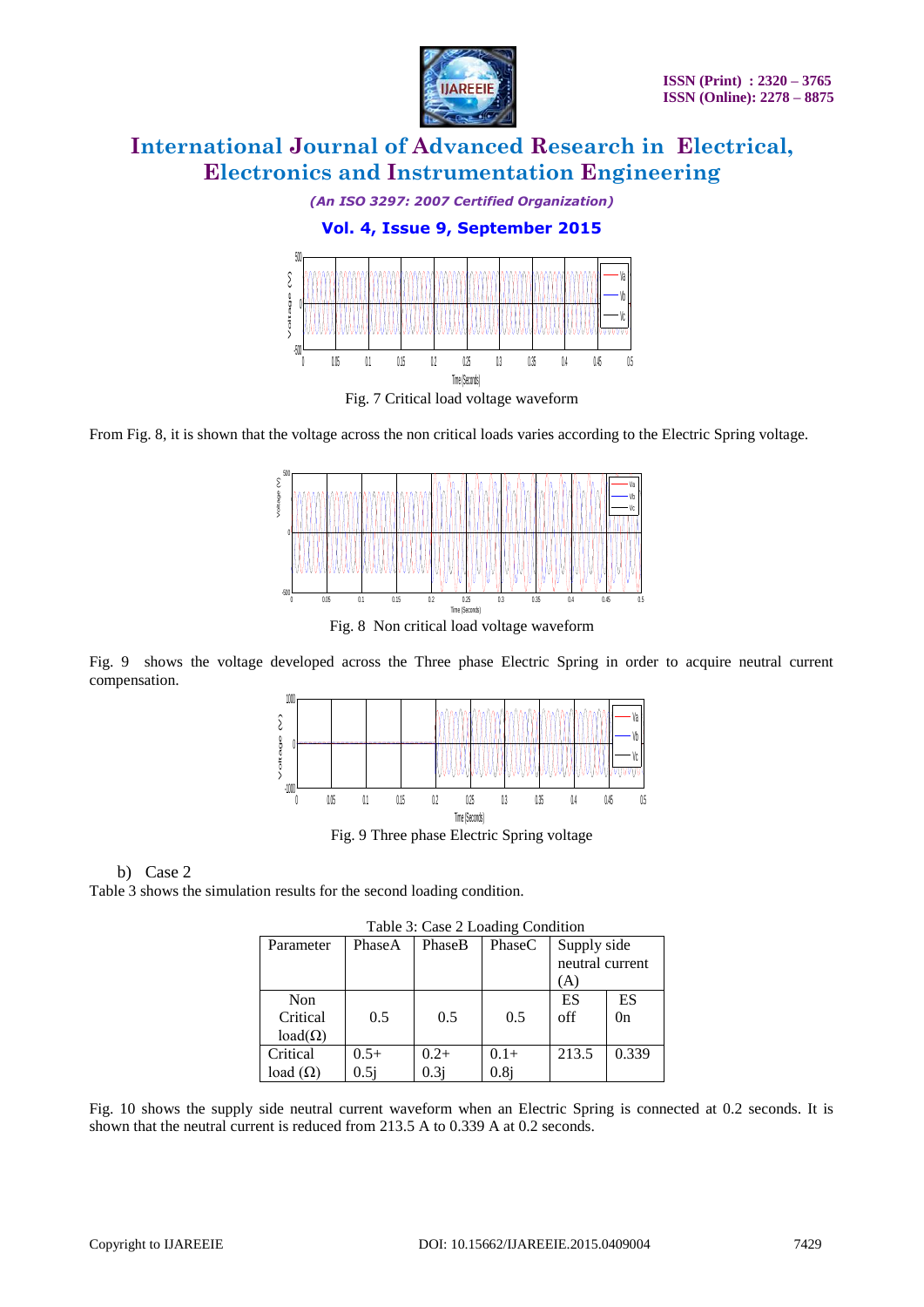

*(An ISO 3297: 2007 Certified Organization)*

### **Vol. 4, Issue 9, September 2015**



#### c) Case 3

Table 4 shows the simulation results for the next loading condition.

| Table 4. Case 3 Loading Condition |          |             |                 |       |  |  |
|-----------------------------------|----------|-------------|-----------------|-------|--|--|
| PhaseA                            | PhaseB   | PhaseC      | Supply side     |       |  |  |
|                                   |          |             | neutral current |       |  |  |
|                                   |          |             | (A)             |       |  |  |
|                                   |          |             | ES              | ES    |  |  |
|                                   |          |             | off             | 0n    |  |  |
|                                   |          |             |                 |       |  |  |
| $2+0.5j$                          | $1+0.2j$ | $4 + 0.1$ j | 168.1           | 0.265 |  |  |
|                                   |          |             |                 |       |  |  |
|                                   |          |             |                 |       |  |  |

Table 4: Case 3 Loading Condition

Fig. 11 shows the supply side neutral current waveform when an Electric Spring is connected at 0.2 seconds. It is shown that the neutral current is reduced from 168.1A to 0.265 A at 0.2 seconds.



Fig. 11Supply side Neutral current waveform

From Figures 10 and 11,it is observed that the source side neutral current is greatly reduced under different load conditions. The introduction of compensation voltage (three phase Electric Spring voltage), can actively change the power consumption of non- critical loads without affecting the power consumption of critical loads. In other words, the reduction of neutral current of the three phase system is made possible by the Electric Spring by changing the power consumption of non-critical loads.

#### **VI.CONCLUSION**

A new three phase Electric Spring circuit is introduced in to a three phase distribution system for reducing neutral current. The Particle Swarm Optimization (PSO) algorithm based controller is used for generating the control signals of Electric Spring. The simulation is done in a Matlab/Simulink platform. The simulation results shows that the Electric Spring is effective in reducing neutral current under different load conditions.